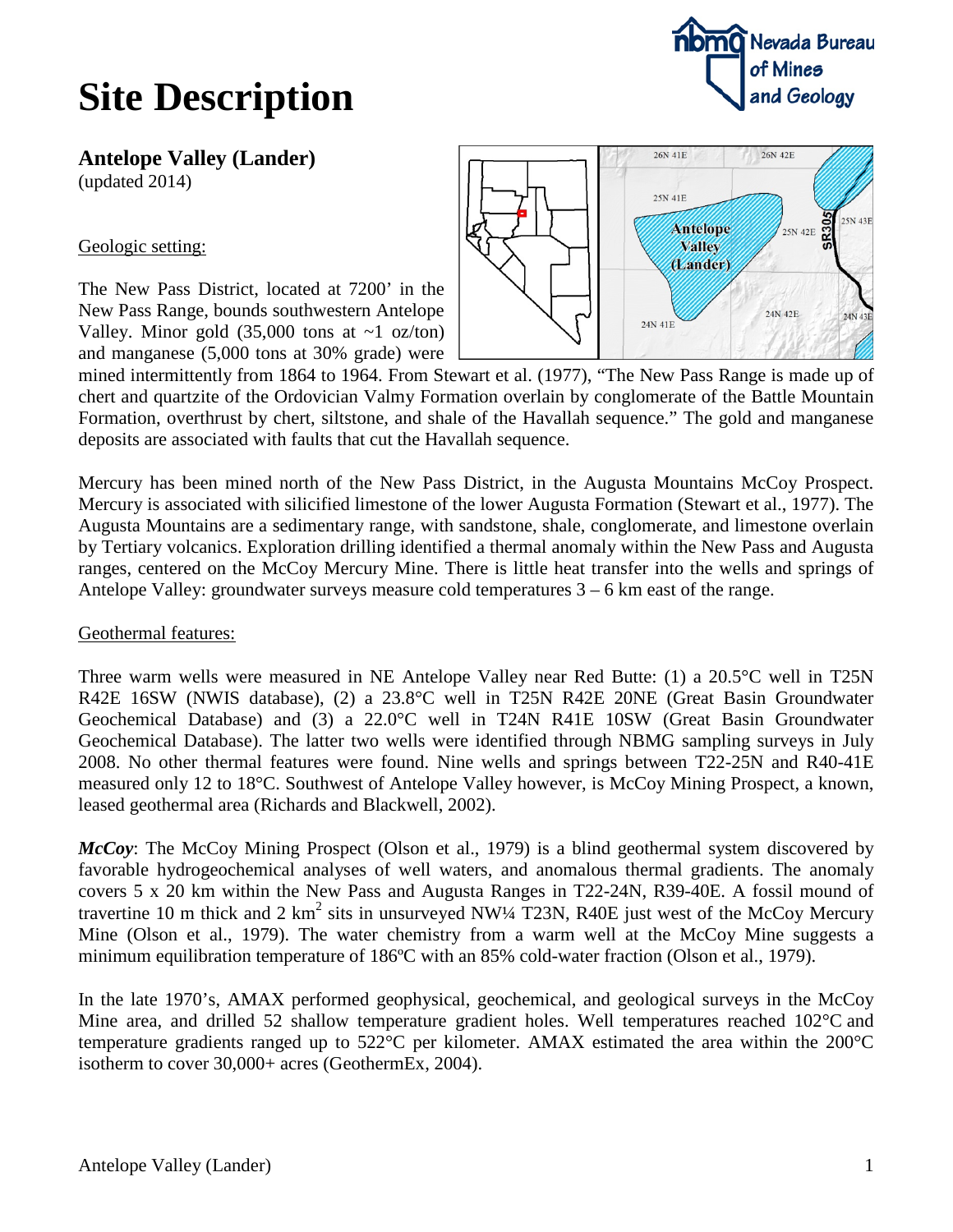# **Site Description**



### Leasing information:

Magma Energy Corp. holds 19,311 acres of geothermal leases within the McCoy Property. Magma intends to run 3D seismic, gravity, magnetics, and electrical field surveys in order to select locations for two to four intermediate depth (1,000 to 2,000 meters) slim holes. Magma is the recipient of a \$5m DOE grant at McCoy to include geophysics, soil gas, and angled TG holes (Shevenell et al., 2010).

In 2011, Magma Energy Corp. and Plutonic Power Corp. merged to create Alterra Power Corp (Alterra, 2011). Alterra still holds the leases at the McCoy property as of March 2014 and considers McCoy an early stage asset, but no immediate development is apparent (Alterra, 2014).

#### Bibliography:

Alterra Power Corp., 2011, Alterra Power Announces 2011 Year End Results, [\[http://alterrapower.ca/news/Press-Release/News-Releases/News-Releases-Details/2011/Alterra-Power-](http://alterrapower.ca/news/Press-Release/News-Releases/News-Releases-Details/2011/Alterra-Power-Announces-2011-Year-End-Results1126621/default.aspx)[Announces-2011-Year-End-Results1126621/default.aspx\]](http://alterrapower.ca/news/Press-Release/News-Releases/News-Releases-Details/2011/Alterra-Power-Announces-2011-Year-End-Results1126621/default.aspx) Accessed 18 March 2014.

Alterra Power Corp., 2014, McCoy – Nevada [\[http://alterrapower.ca/Theme/Magma/files/assets/\\_pdf/USA%20Assets/McCoy%20DP%20-](http://alterrapower.ca/Theme/Magma/files/assets/_pdf/USA%20Assets/McCoy%20DP%20-%20Nevada.pdf) [%20Nevada.pdf\]](http://alterrapower.ca/Theme/Magma/files/assets/_pdf/USA%20Assets/McCoy%20DP%20-%20Nevada.pdf) Accessed 18 March 2014.

GeothermEx, Inc., 2004, New geothermal site identification and qualification: Report prepared by GeothermEx, Inc., Richmond, CA, for the California Energy Commission under the Public Interest Energy Research (PIER) Program, Final Project Report 500-04-051 [\[http://www.energy.ca.gov/reports/500-04-051.PDF\]](http://www.energy.ca.gov/reports/500-04-051.PDF).

Great Basin Groundwater Geochemical Database, Nevada Bureau of Mines and Geology: [\[http://www.nbmg.unr.edu/Geothermal/GeochemDatabase.html\]](http://www.nbmg.unr.edu/Geothermal/GeochemDatabase.html).

[Olson, H. J., Dellechaie, F., Pilkington, H. D., and Lange, A. L., 1979, The McCoy Geothermal Prospect;](http://pubs.geothermal-library.org/lib/grc/1000434.pdf)  [status report of a possible new discovery in Churchill and Lander Counties, Nevada: Geothermal](http://pubs.geothermal-library.org/lib/grc/1000434.pdf)  [Resources Council Transactions, v. 3, p. 515-518.](http://pubs.geothermal-library.org/lib/grc/1000434.pdf)

Parchman, W. L., [and Knox, J. W., 1981, Exploration for geothermal resources in Dixie Valley, Nevada:](http://pubs.geothermal-library.org/lib/grc/7000140.pdf)  [Geothermal Resources Council Bulletin, v. 10, no. 5, p. 3-6.](http://pubs.geothermal-library.org/lib/grc/7000140.pdf)

[Richards, M. and Blackwell, D., 2002, The Forgotten Ones:](http://smu.edu/geothermal/publications/GRC_Forgottenones_v6.pdf) Geothermal roads less traveled in Nevada, [Geothermal Bulletin, v. 31 \(2\), p. 69-75.](http://smu.edu/geothermal/publications/GRC_Forgottenones_v6.pdf)

Shevenell, L., Zehner, R., Price, L., and Wells, L., 2010, Geothermal Energy, in Price, J.G., Muntean, J.L., Davis, D.A., Shevenell, L., Zehner, R.E., Price, L., Wells, L. The Nevada Mineral Industry - 2009: Nevada Bureau of Mines and Geology 2010 Special Publication MI-2009, 180 p (Overview by J.G. Price, p. 3-26, [http://www.nbmg.unr.edu/dox/mi/09.pdf\)](http://www.nbmg.unr.edu/dox/mi/09.pdf).